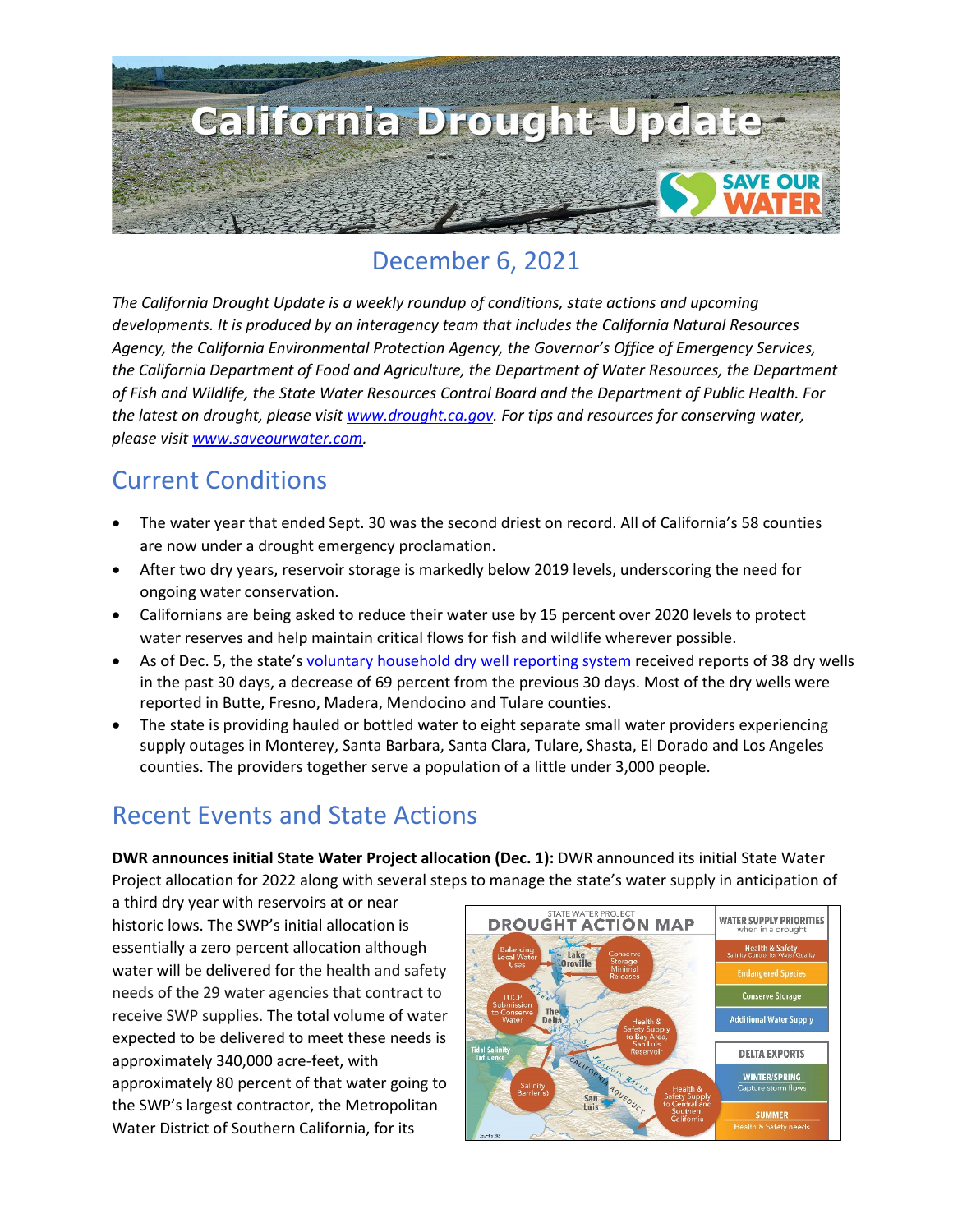retail agencies. DWR is making plans to adjust State Water Project operations this winter and spring to preserve as much storage as possible in Lake Oroville. Health and safety demands for the Bay Area and Central and Southern California will be met with water available from the Delta and also stored in San Luis Reservoir. Water in Lake Oroville will be reserved to maintain Delta water quality, protect endangered species, and meet senior water right needs. The initial allocation may be adjusted depending upon the winter's precipitation.

**Request for regulatory relief filed (Dec. 1**): DWR, along with the U.S. Bureau of Reclamation, submitted a new [Temporary Urgency Change Petition](https://www.waterboards.ca.gov/drought/tucp/docs/2022/2021.12_2022_TUCP.pdf) to the State Water Resources Control Board for the period Feb. 1 through April 30. This would allow for the State Water Project and the Central Valley Project to operate under modifications to the water quality and water right permit requirements in the Delta, should conditions warrant. These modifications may be needed to conserve water in Lake Oroville to ensure minimum health and safety water supplies are available later in the year if dry conditions persist. If significant precipitation materializes in the next few months, standards may be met through natural means and modifications to SWP and CVP operations may not be necessary.

**Drought salinity barrier to stay, with modification (Dec. 1):** DWR announced it is delaying the removal of the emergency drought salinity barrier in the Delta. The rock barrier across West False River was scheduled to be removed by November 30, however drought conditions have persisted and leaving the



storage in upstream reservoirs.

barrier in place will enable a more efficient response in spring 2022. In January, DWR plans to lower a 400-footlong stretch of the 800-foot-long rock barrier across West False River to allow passage of boats and fish. The "notch" in the 30-foot-tall barrier will allow about 12 feet of water to flow over the base of the barrier. Leaving the rock base in place will save time and money in the likely condition that the full barrier must be reinstalled in April to physically repel salinity. The full barrier allows water project operators to preserve

**Water Board releases draft set of prohibited uses of water (Nov. 30):** The State Water Board released for public comment a [draft emergency regulation](https://www.waterboards.ca.gov/water_issues/programs/conservation_portal/emergency_regulation.html) to prohibit water waste and bolster water conservation and will consider a regulation for adoption early next year. If adopted, the regulation will be effective Jan. 5 and will make wasteful water practices, such as excessive irrigation causing runoff, using potable water for street cleaning, or irrigating landscapes within 48 hours of measurable rainfall, a violation for all Californians, including businesses and institutions. Local water districts would be expected to enforce the regulations, and violations could result in fines. In addition, the regulation would allow the State Water Board to prevent homeowners' associations from restricting water conservation measures, such as installing drought-tolerant landscaping. Governor Newsom's [October](https://www.gov.ca.gov/wp-content/uploads/2021/10/10.19.21-Drought-SOE-1.pdf)  [drought proclamation](https://www.gov.ca.gov/wp-content/uploads/2021/10/10.19.21-Drought-SOE-1.pdf) directed the State Water Board to consider and adopt the prohibitions if necessary.

**DWR and Water Board send indoor residential efficiency recommendations to Legislature (Nov. 30):**  DWR and the State Water Board submitted a [report](https://water.ca.gov/-/media/DWR-Website/Web-Pages/Programs/Water-Use-And-Efficiency/AB-1668-and-SB-606-Conservation/Results-of-the-Indoor-Residential-Water-Use-Study.pdf) to the Legislature recommending that urban water suppliers achieve an indoor water use efficiency standard of 55 gallons per capita per day by 2023, declining to 47 gallons per day by 2025, and 42 gallons by 2030 and beyond. If adopted by the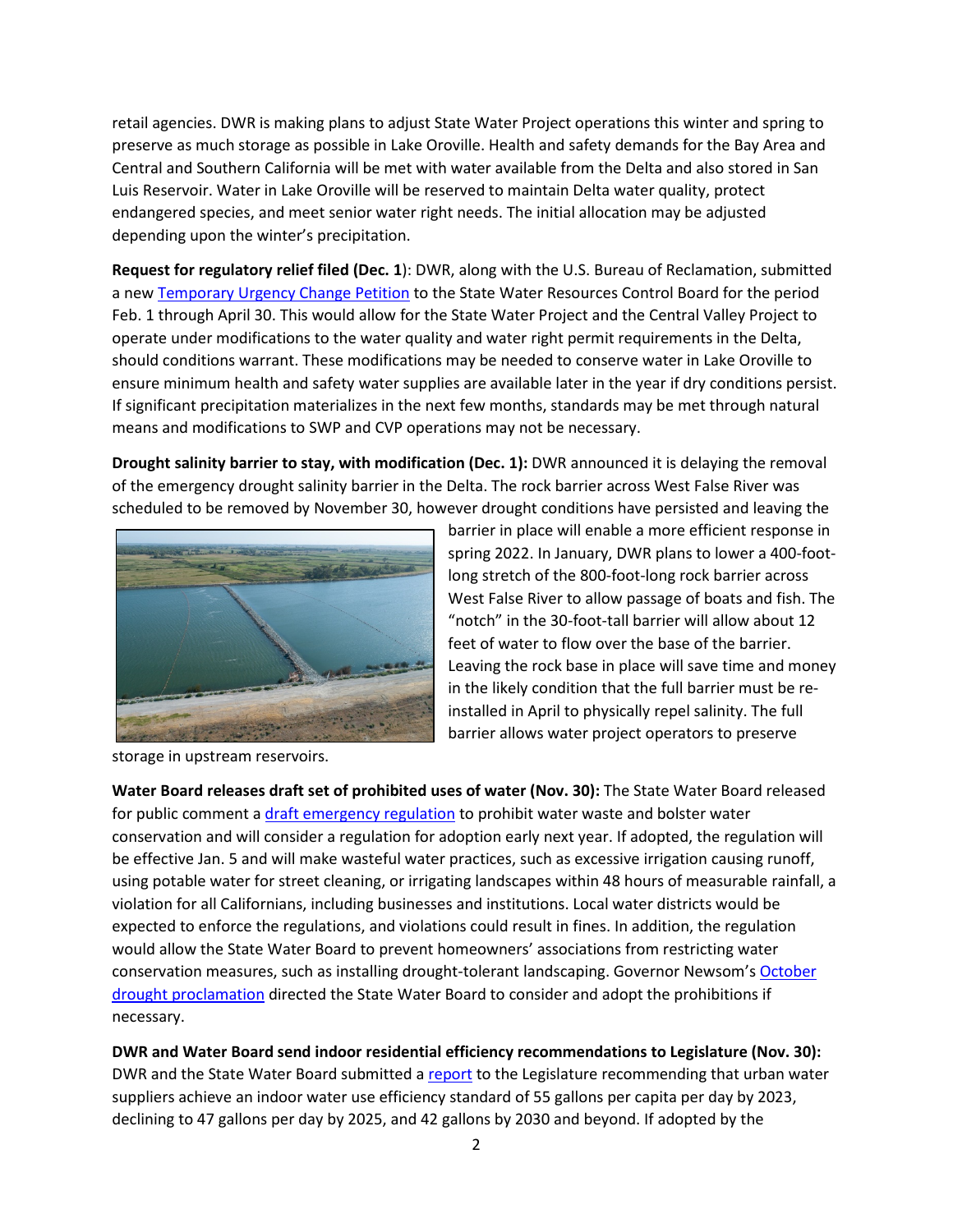Legislature, the standards recommended by DWR and the State Water Board would be implemented at the water supplier level and would not apply to individual customers. The report, required under 2018 legislation, is intended to inform the Legislature as it considers next steps to advance progressive and achievable indoor residential water use standards. The recommendation follows the release of a [DWR](https://water.ca.gov/Programs/Water-Use-And-Efficiency/2018-Water-Conservation-Legislation/Urban-Water-Use-Efficiency-Standards-and-Water-Use-Objective)  [report](https://water.ca.gov/Programs/Water-Use-And-Efficiency/2018-Water-Conservation-Legislation/Urban-Water-Use-Efficiency-Standards-and-Water-Use-Objective) that finds median California indoor residential water use is 48 gallons per capita per day, and that a quarter of households already use less than 42 gallons. Indoor residential water use is expected to decline even in the absence of legislation lowering the indoor standard due to plumbing code requirements and more efficient appliances and fixtures being used in existing and new homes.

**DWR announces approach to repairing major aqueducts (Nov. 29):** DWR initiated a \$100 million

funding program to restore capacity to portions of the California Aqueduct, San Luis Canal, Delta-Mendota Canal, and Friant-Kern Canal lost to land subsidence occurring during the last several decades. The 2021-22 State Budget Act appropriated \$100 million for this program and authorized an additional \$100 million for next fiscal year. This state-funded program is part of a cooperative approach to fixing California's water conveyance infrastructure being pursued by local, state, and federal



agencies. Agencies with funded projects will need to investigate the risk of subsidence and how to prevent continued subsidence.



**Save Our Water partnership with 49ers kicks off (ongoing):**  The 49ers released on social media a water conservation [public service announcement](https://twitter.com/49ers/status/1466482305011273733) featuring player Deebo Samuel. In-stadium ads and signage are in place. Save Our Water also can be found on electronic billboards, radio and local TV programming around the state. A TikTok campaign, outreach to college students, weather-specific messaging, and a "Save Our Trees" push are in the works.

**Curtailment adjustments in several watersheds (ongoing):** The State Water Board has reimposed curtailments for several sub-watersheds in the Sacramento and Scott rivers. Curtailments were suspended in the watersheds following the October atmospheric river event. With below-average precipitation in November, water demand now exceeds supply in some tributary watersheds of the Sacramento; however, weak weather systems moving through the upper Central Valley the week of Dec. 6 may result in the temporary lifting of curtailments for a small number of senior diverters in some subwatersheds. Flows in the Scott are below the emergency target of 150 cubic feet per second recommended by the Department of Fish and Wildlife and incorporated into the State Water Board's emergency regulation. Board staff evaluates conditions multiple times a week and will adjust curtailment statuses as conditions change.

# Tribal / Local Actions

• **Tribal governments:** Tribal emergency drought proclamations as reported by Cal OES to date: Buena Vista Rancheria of Me-Wuk Indians, Karuk Tribe, Resighini Rancheria, Tule River Indian Tribe, Yurok Tribe, Wiyot Tribe.